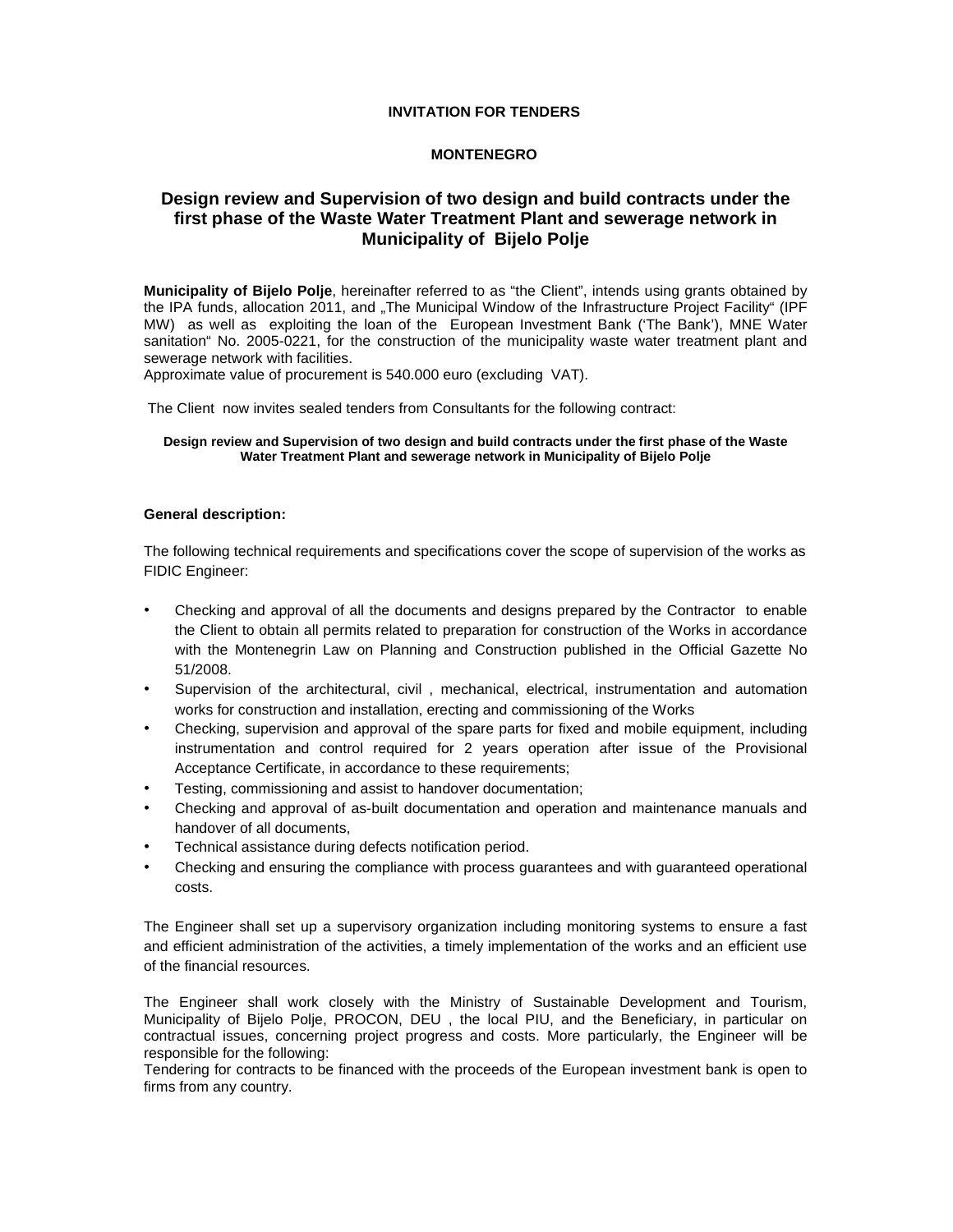To be qualified for the award of a contract, tenderers must satisfy the following minimum criteria:

## **a) Eligibility Criteria**

- A Tenderer shall not have a conflict of interest. All Tenderers found to have a conflict of interest shall be disqualified.
- A Tenderer shall be disqualified if the Tenderer, an affiliate of the Tenderer, a party constituting the Tenderer or an affiliate of a party constituting the Tenderer, is under a declaration of ineligibility by the Bank, at the date of the deadline for Tender submission or thereafter.
- No affiliate of the Employer shall be eligible to tender or participate in a tender in any capacity whatsoever unless it can be demonstrated that there is not a significant degree of common ownership, influence or control amongst the affiliate and the Employer.
- Not having been excluded as a result of the Borrower's country laws or official country regulations, or by an act of compliance with UN Security Council resolution.
- **b) Historical Non-performance.** A consistent history of historical non-performance and/or litigation awards against the Tenderer or any partner of a joint venture may result in rejection of the tender.
- **c) Financial resources.**  The candidate should have a minimum annual turnover of 1.000.000  $\epsilon$  in the last 3 years (2010-2011-2012)
- **d) Technical Capacity contracts references** 
	- 1. Successfully completion at least 1 service including supervision of WWTP in the 5 years prior to the submission deadline. The contract should have included the supervision of works for the construction a WWTP with a minimum capacity of 40000 PE
	- 2. Successfully completion at least 2 service contracts for supervision of sewerage network in the 5 years prior to the submission deadline.Both contracts should have included the supervision of works for the construction of hydrotechnical objects ( sewerage network, water supply network etc) in the minimum lenght of 4km for each contract.
	- 3. Supervision as Engineer of 1 FIDIC Yellow Book contract relevant to the realization of WWTP in the 5 years prior to the submission deadline. The contract shall be successfully completed or ongoing (minimum level of completion of 60% calculated on the service contract value).

 The candidate should have carried out the services requested at point c1), c2) and c3) as Sole Consultant or Prime Consultant in a Association/Consortium/Joint Venture.

- **e)** Technical Capacity personnel references
	- 1. the candidate should have at least 10 permanently employed university graduated engineers with university qualifications relevant to this assignment. The university graduated engineers have to be employed in the candidate's company at least 1 year prior to the deadline of submission of proposals.
	- 2. the candidate shall guarantee the **Key experts** (Project manager, Resident manager, WWTP process expert, Civil Hydraulic expert, Mechanical engineer, elctrical engineer, architect and geologist) **and Non-Key Experts** (site managers, geodesy surveyor and technicians):
	- 3. the candidate should demonstrate a back-up capacity of the permanently employed university graduated engineers ( 1 WWTP Process Experts, 1 Civil Hydraulic Expert, 1 Civil Structural Engineer and 1 WWTP Mechanical Expert)